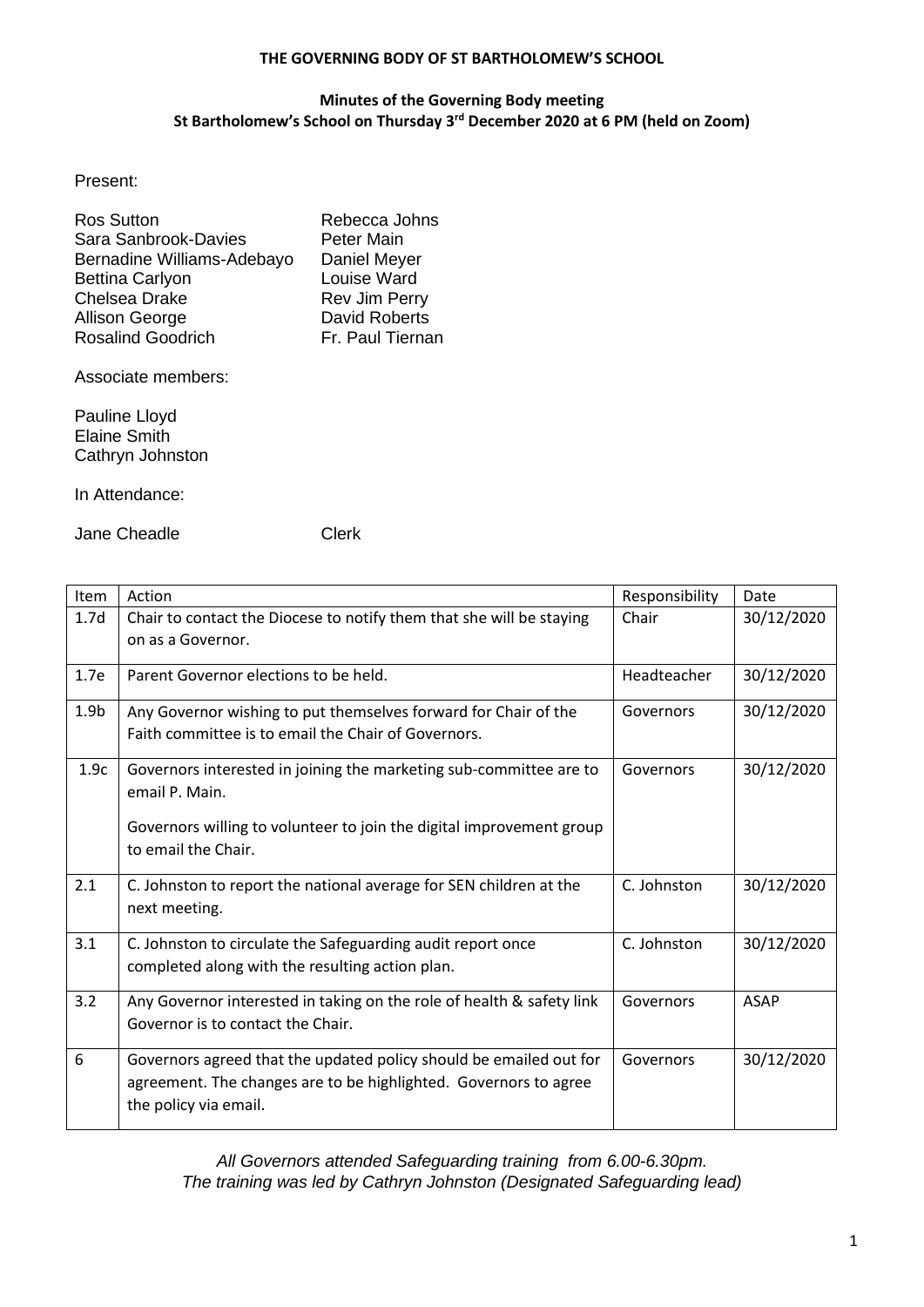| 1.  | <b>Governing Body Administration</b>                                                                                                                                                                                                                                                                                                                                                                                                                                                                                                                                 |
|-----|----------------------------------------------------------------------------------------------------------------------------------------------------------------------------------------------------------------------------------------------------------------------------------------------------------------------------------------------------------------------------------------------------------------------------------------------------------------------------------------------------------------------------------------------------------------------|
|     | Apologies, Declarations of Interest and Business for the Meeting                                                                                                                                                                                                                                                                                                                                                                                                                                                                                                     |
| 1.1 | There were no apologies                                                                                                                                                                                                                                                                                                                                                                                                                                                                                                                                              |
| 1.2 | Meeting arrangements including decision making                                                                                                                                                                                                                                                                                                                                                                                                                                                                                                                       |
|     |                                                                                                                                                                                                                                                                                                                                                                                                                                                                                                                                                                      |
|     |                                                                                                                                                                                                                                                                                                                                                                                                                                                                                                                                                                      |
|     | <b>Election of Chair and Vice Chair</b>                                                                                                                                                                                                                                                                                                                                                                                                                                                                                                                              |
|     | a) R. Sutton was nominated for the position of Chair in advance of the meeting. There were no<br>other nominations. R. Sutton reported that although she had previously informed Governors of<br>her intention to stand down she was willing to stand again in the interest of continuity during<br>these challenging times as no other candidate has been put forward. She will take on the role<br>until the end of the current school year. Governors voted and R. Sutton was unanimously<br>elected to the position of Chair for the current school year. Agreed |
| 1.3 | Peter Main and Rosalind Goodrich were nominated as joint Vice-Chair's. Governors thanked L.<br>b)<br>Ward for time and energy as Vice Chair.                                                                                                                                                                                                                                                                                                                                                                                                                         |
|     | Governor Question: Are there any rules against co-Vice-Chair roles? Joint Vice-Chair roles are<br>permitted, however joint Chair's are not.                                                                                                                                                                                                                                                                                                                                                                                                                          |
|     | Governors voted and agreed unanimously to elect R. Goodrich and P. Main to the joint role of<br>Vice-Chair. Agreed                                                                                                                                                                                                                                                                                                                                                                                                                                                   |
|     |                                                                                                                                                                                                                                                                                                                                                                                                                                                                                                                                                                      |
| 1.4 | <b>Business critical decisions</b><br>How best to support the Leadership Team.<br>$\qquad \qquad \blacksquare$<br>Finance: to be the focus for this meeting and the upcoming months.<br>Assessing the possibility of joining the Southern Dices board MAT as a route to address financial<br>concerns.                                                                                                                                                                                                                                                               |
|     | The non-confidential minutes of the Governing Body meeting held 24 <sup>th</sup> September 2020                                                                                                                                                                                                                                                                                                                                                                                                                                                                      |
| 1.5 | The minutes of the previous meeting were agreed to as an accurate record. Agreed.                                                                                                                                                                                                                                                                                                                                                                                                                                                                                    |
|     | Matters arising from the minutes not included on the agenda.                                                                                                                                                                                                                                                                                                                                                                                                                                                                                                         |
|     | (3.4) Governors have reviewed the KCSIE document and emailed the Chair with their<br>$\bullet$<br>acknowledgement.                                                                                                                                                                                                                                                                                                                                                                                                                                                   |
|     | (41.) The Headteacher provided an update on the Local Authority Heads meeting at the current<br>$\bullet$<br>meeting.                                                                                                                                                                                                                                                                                                                                                                                                                                                |
| 1.6 | (5.2) The Chair and P.Main gave assistance with the advertisement for and appointment of a<br>$\bullet$<br>new School Business Manager. N. Karim has been appointed. He has a finance background and<br>came across very well at interview. This is a positive appointment and N. Karim is expected to<br>be an asset to the school.<br>(8) All Governors undertook training at the beginning of the current meeting.<br>$\bullet$                                                                                                                                   |
|     | <b>Governing Body membership</b>                                                                                                                                                                                                                                                                                                                                                                                                                                                                                                                                     |
| 1.7 | Governors noted that the PCC has not yet been able to meet. They are looking to make an<br>а.<br>appointment in January 2021. The Chair has agreed with the PCC that C. Drake is to remain on<br>the board until a decision is taken by the PCC. She was asked to remain on the board until<br>January 2021. Governors noted that C. Drake has been an asset to the board.                                                                                                                                                                                           |
|     |                                                                                                                                                                                                                                                                                                                                                                                                                                                                                                                                                                      |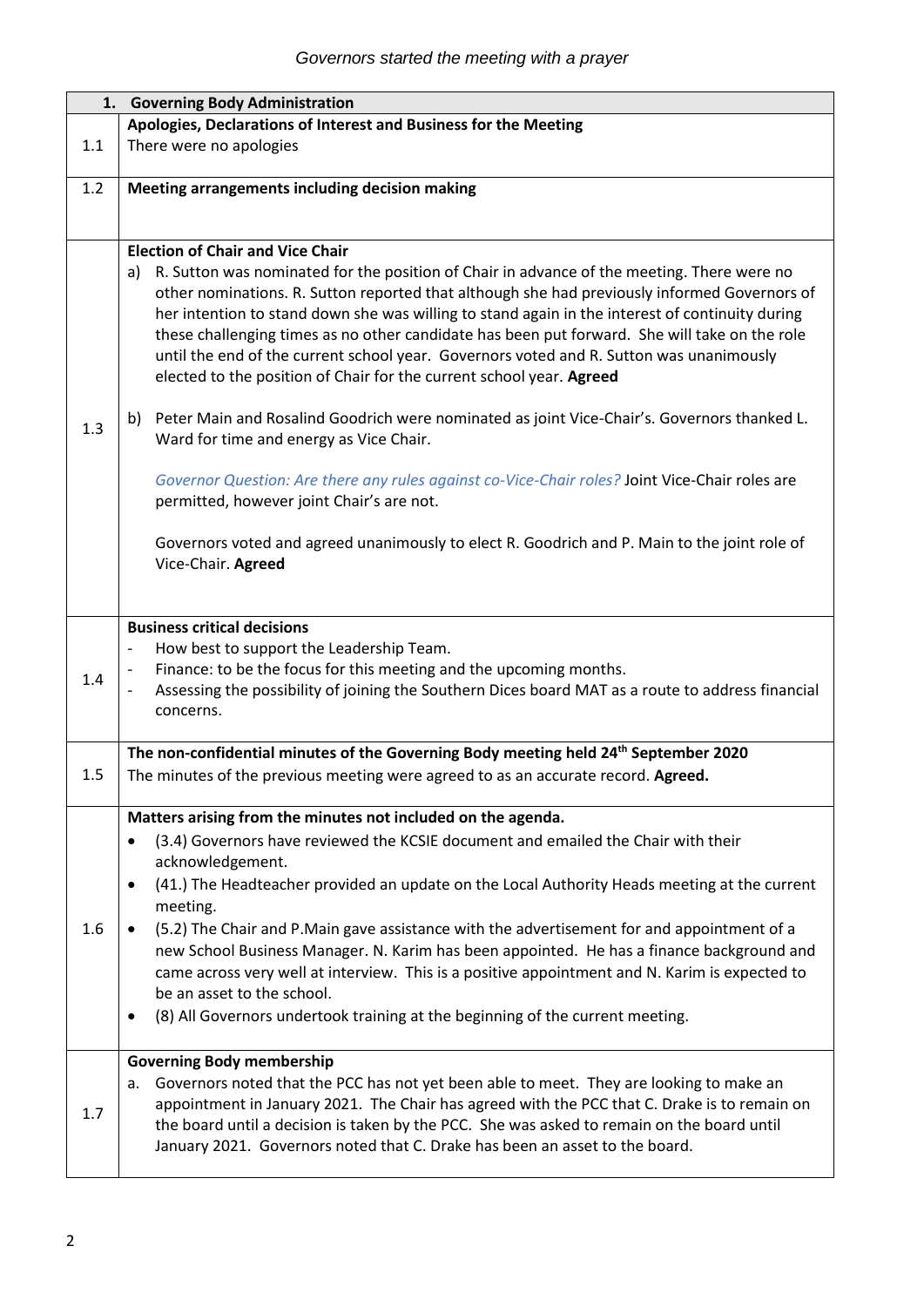|     | Governors noted that E. Smith intends to retire from the board. Governors reflected on her<br>b.<br>many years of membership, noting how hugely supportive she has been, bringing passion and<br>depth to her many roles on the board.                                                                                                                                        |
|-----|-------------------------------------------------------------------------------------------------------------------------------------------------------------------------------------------------------------------------------------------------------------------------------------------------------------------------------------------------------------------------------|
|     | Governors noted that Father Tiernan will be retiring from his role. Governors thanked Father<br>c.<br>Tiernan for his longstanding work and energy to support the school.                                                                                                                                                                                                     |
|     | The Chair's term of office with the STBE is due to end in January 2021.<br>d.<br>Action: Chair to contact the Diocese to notify them that she will be staying on as a Governor.                                                                                                                                                                                               |
|     | At the last meeting, Parent Governor J. Ejbye-Ernst had given notice that she would be leaving<br>e.<br>the board. An election is to be held to fill the resulting vacancy.<br>Action: Parent Governor elections to be held.                                                                                                                                                  |
|     | <b>Chair's Actions</b>                                                                                                                                                                                                                                                                                                                                                        |
|     | The Chair has met with the PCC to discuss C. Drake's membership (to remain in position until<br>January 2020)                                                                                                                                                                                                                                                                 |
|     | The Chair reported on the STBE Governors' meeting:<br>C. Powell is due to retire. The current assistants to the Director will take over as co-interim<br>directors until a new director is appointed.                                                                                                                                                                         |
| 1.8 | A new secondary school to be opened in Kingston.<br>$\overline{\phantom{a}}$<br>There will be an allocation of money made to the Diocese<br>$\overline{\phantom{a}}$                                                                                                                                                                                                          |
|     | Plans to go out to consultation on admissions in light of Covid-19. (temporary change to policy)<br>$\overline{\phantom{a}}$                                                                                                                                                                                                                                                  |
|     | P. Cox is a new member with a supporting Governor role. Able to assist with any vacancies.<br>$\overline{\phantom{a}}$                                                                                                                                                                                                                                                        |
|     | The importance of up to date websites was highlighted. Governors discussed the importance of<br>$\overline{\phantom{a}}$<br>accurate information on the school website. At the previous meeting it had been agreed that<br>two Governors should take on the role of website support. Further discussion below regarding<br>Governor link roles and sub-committees. (Item 1.9) |
|     | <b>Committees</b>                                                                                                                                                                                                                                                                                                                                                             |
| 1.9 | a. Committee reports<br>The Resource Committee report discussed under Item 4 of the agenda.<br>The Pay Committee report was discussed and minuted in a separate, confidential set of minutes<br>(attached).                                                                                                                                                                   |
|     | <b>CLC Committee Report</b><br>E. Smith reported on the constructive meeting held. Minutes are available for Governors to<br>review on the shared drive. The Committee discussed the results of the wellbeing questionnaire<br>to parents and carers. The Committee had received an in depth curriculum and learning report<br>from the Headteacher.                          |
|     | <b>Election of Committee Chairs</b><br>a.<br>P. Main was re-elected as Chair of the Resources Committee. Agreed<br>B. Carlyon was elected as the Chair of Children and Learning Committee. Agreed<br>C. Johnston was re-elected to Chair the Health & Wellbeing Committee. Agreed                                                                                             |
|     | Action: Any Governor wishing to put themselves forward for Chair of the Faith committee is to<br>email the Chair of Governors.                                                                                                                                                                                                                                                |
|     | Committee membership<br>b.<br>Governors discussed the need for a marketing sub-committee to look into the reasons behind<br>falling pupil numbers further up the school and to devise plans to address this. Governors were<br>asked to consider joining this group.                                                                                                          |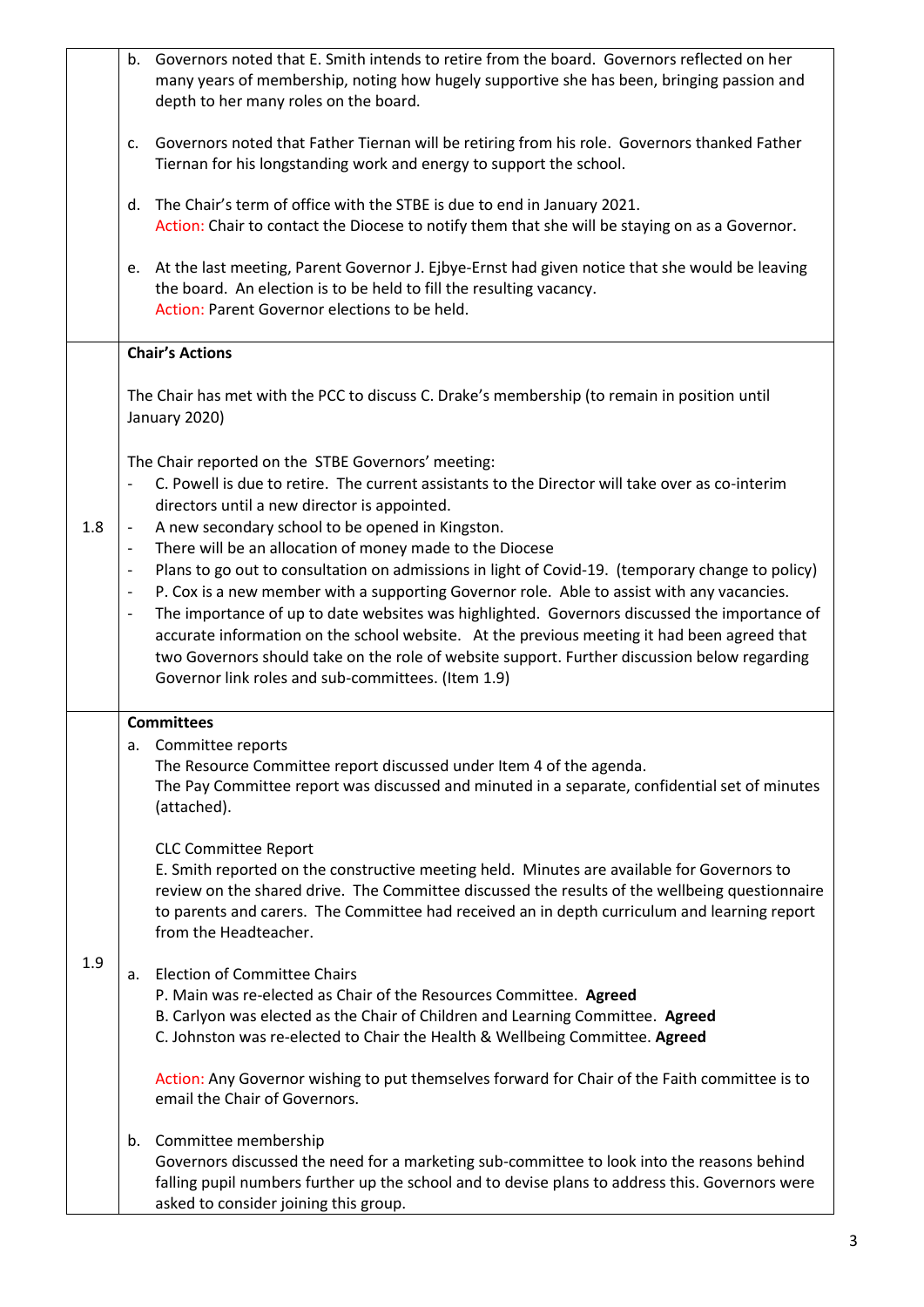|     | Action: Governors interested in joining the marketing sub-committee are to email P. Main.                                                                                                                                                                                                                                                                                                                                                                                                                                                                                                                                                                                                                                                                                                                                                                                                                                                                                                                               |
|-----|-------------------------------------------------------------------------------------------------------------------------------------------------------------------------------------------------------------------------------------------------------------------------------------------------------------------------------------------------------------------------------------------------------------------------------------------------------------------------------------------------------------------------------------------------------------------------------------------------------------------------------------------------------------------------------------------------------------------------------------------------------------------------------------------------------------------------------------------------------------------------------------------------------------------------------------------------------------------------------------------------------------------------|
|     | Governors agreed that the focus of the digital improvement group should be the school website<br>(accuracy and up to date).                                                                                                                                                                                                                                                                                                                                                                                                                                                                                                                                                                                                                                                                                                                                                                                                                                                                                             |
|     | Action: Governors willing to volunteer to join the digital improvement group to email the Chair.                                                                                                                                                                                                                                                                                                                                                                                                                                                                                                                                                                                                                                                                                                                                                                                                                                                                                                                        |
|     | <b>Link Governors</b><br>c.<br>Hilary Buckhurst is to take on the role of SEN governor.                                                                                                                                                                                                                                                                                                                                                                                                                                                                                                                                                                                                                                                                                                                                                                                                                                                                                                                                 |
|     | 2. Headteacher's Report & Covid-19 Update                                                                                                                                                                                                                                                                                                                                                                                                                                                                                                                                                                                                                                                                                                                                                                                                                                                                                                                                                                               |
|     | The Headteacher gave an update on the current situation and the well-being of pupils, staff and<br>wider school community. Her report was circulated in advance and included:<br><b>School Performance Data</b><br><b>SEF</b><br><b>Pupil Premium</b><br>$\bullet$<br>Targets 2020/21<br>Autumn Term Assessment                                                                                                                                                                                                                                                                                                                                                                                                                                                                                                                                                                                                                                                                                                         |
|     | <b>Safeguarding Report</b>                                                                                                                                                                                                                                                                                                                                                                                                                                                                                                                                                                                                                                                                                                                                                                                                                                                                                                                                                                                              |
| 2.1 | Governor Question: How is home learning being managed for those isolating or shielding? Has there<br>been feedback on the paper packs that were sent home? Are any struggling due to lack of access to<br>the internet or digital devices? Home learning is held on Google Classroom and run by experienced<br>TA who is shielding. This has been working well. Most of the children have access to digital devices<br>at home. An order for Vodaphone sim cards been made to support those without internet access.<br>Several children have made exclusive use of hard copies due to their age and stage. So far there<br>have been no issues with any of the aspects of home learning. The school was well prepared as all<br>was set-up in advance. The recent Year 4 group bubble closure has had a slight delay to the start of<br>their home learning due to the required permission slips (sent out in advance but not all were<br>returned and these are being chased up).                                     |
|     | Governor Question: Is the SEN number typical for this size of school? The school's SEN figures are<br>generally in-line with the national average. A number of EHCP's are slightly above the national<br>average. Several new EHCP applications are currently being made.<br>Action: C. Johnston to report the national average for SEN children at the next meeting.                                                                                                                                                                                                                                                                                                                                                                                                                                                                                                                                                                                                                                                   |
|     | Governor Question: Is any work being done with Year 5 and Year 6's regarding mobile phone use and<br>social media (safety)? What is the policy on phones at school? How can parents be better educated<br>about the necessary safeguards on mobile devices? There is ongoing work regarding phones and<br>social media that is undertaken termly. The school policy is very clear. No child is allowed to have a<br>phone at school. Those that have been given phones by their parents must have them switched off<br>at school. Most children are respectful and adhere to the rules. The impact of social media is a key<br>focus of the forthcoming SHE curriculum. Addressing parental responsibility for any phone they give<br>to their child is a child challenging area for the Senior Leadership Team. The O2 online workshop for<br>parents was delivered 18 months previously and will be offered again as an online workshop for<br>parents as informed parents are a key factor in keeping children safe. |
|     | Governor Question: Where children are below expected attainment, how much of this is this due to<br>covid-19/lockdown and how much due to pre-existing issues? Is it possible to extrapolate so to find<br>out how best to apply catch-up funding? Where are the gaps most in the school? This is a key<br>concern for the Senior Leadership Team at present. The previous results were in line with the<br>national average. The data for the current term will further support the analysis of gaps. Once the<br>data this term then identifying children looking at assessment and work this is the question all<br>teachers ad Senior Leadership Team will be asking throughout the assessment to inform a prudent<br>and strategic use of the catch-up fund. The report of the research study looking into the reasons                                                                                                                                                                                             |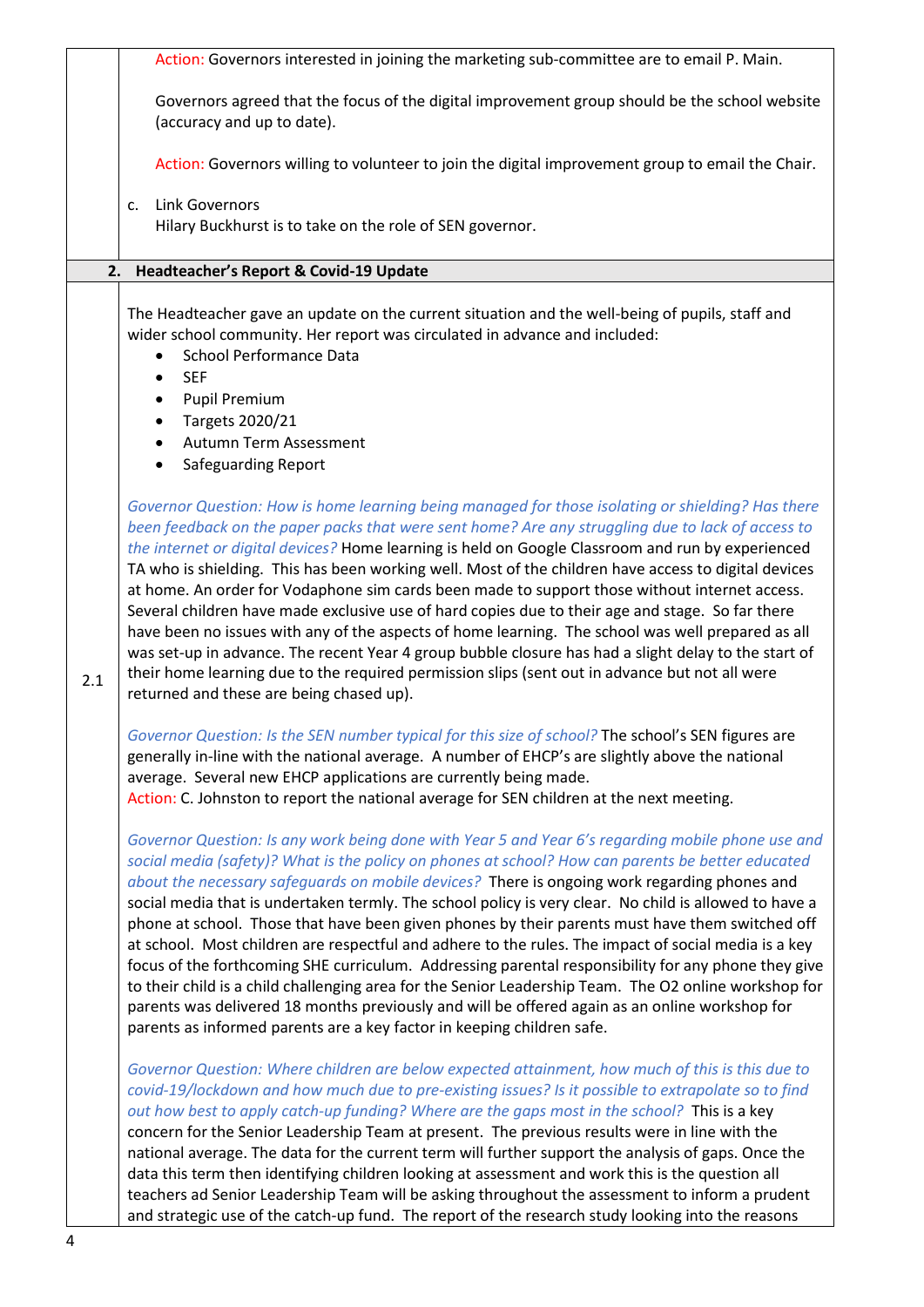|     | behind the gaps is due in March 2021. Intensive support is being put in place. £17K of the catch-up<br>fund has already been received and allocated and targeted interventions are going well. Lockdown<br>gaps are anticipated to be mostly in Year 3 as the gap between years 2 and 3 is a significant<br>educationally. In addition, some longer-term impacts of the Covid-19/lockdown are beginning to<br>show (metal health and langue). Early language intervention in reception will be important in this<br>regard. All interventions are being reviewed regularly and all staff undertaking intervention are<br>working closely with teachers. |
|-----|---------------------------------------------------------------------------------------------------------------------------------------------------------------------------------------------------------------------------------------------------------------------------------------------------------------------------------------------------------------------------------------------------------------------------------------------------------------------------------------------------------------------------------------------------------------------------------------------------------------------------------------------------------|
|     | Governor Question: What is the update regarding the building works? The Headteacher has met<br>with the builders and one of the parents from the school is supporting this process (experience<br>planner). Completion of the works is expected by Easter 2021. STEM and finance projects will be<br>linked to this process so that the children have an opportunity to learn with real time examples.<br>Governors asked that their thanks to the supportive parent be noted.                                                                                                                                                                          |
|     | <b>Covid-19 Risk Assessment:</b>                                                                                                                                                                                                                                                                                                                                                                                                                                                                                                                                                                                                                        |
|     | The recent bubble closure had been handled well. Parents were co-operative and supportive.                                                                                                                                                                                                                                                                                                                                                                                                                                                                                                                                                              |
|     | One member of staff is deemed clinically extremely vulnerable. The staff member is keen to come in<br>to school and the advice is that this is possible if the risk assessment is reviewed by their medical<br>practitioner.                                                                                                                                                                                                                                                                                                                                                                                                                            |
| 2.2 | A parent Governor reported that clarity and proactive communication for parents. Parents feel well<br>supported.                                                                                                                                                                                                                                                                                                                                                                                                                                                                                                                                        |
|     | Governor Question: What is the main challenge at present? The Treasury for Education has now said<br>that they will not be paying for cleaning sanitizing and extra costs incurred due to Covid-19. The<br>Local Authority is challenging this decision (the Headteacher is involved in the capacity of Schools<br>Forum). The school has employed an extra cleaner. Soap, sanitizing costs approximately an extra 5K.<br>Staff cover has been managed in-house not incurring the extra costs seen by other local schools<br>(supply teaching)                                                                                                          |
|     | Governors thanked the Senior Leadership Team for their hard work and commitment during this<br>challenging time.                                                                                                                                                                                                                                                                                                                                                                                                                                                                                                                                        |
|     | 3.<br><b>Safeguarding &amp; Health &amp; Safety</b>                                                                                                                                                                                                                                                                                                                                                                                                                                                                                                                                                                                                     |
| 3.1 | C. Johnston reported on the online audit that has been undertaken by Owen Water. The audit was<br>thorough and highly constructive. The Headteacher had joined to discuss school polices.<br>A clear detailed action list has been drawn up following the audit. The list is comprised of several<br>small items and all are to be done before Christmas.                                                                                                                                                                                                                                                                                               |
|     | Action: C. Johnston to circulate the Safeguarding audit report once completed along with the<br>resulting action plan.                                                                                                                                                                                                                                                                                                                                                                                                                                                                                                                                  |
|     | The Single Central Record was reviewed and no concerns were raised.                                                                                                                                                                                                                                                                                                                                                                                                                                                                                                                                                                                     |
|     | The new business manager is to undertake training on the Single Central Record.                                                                                                                                                                                                                                                                                                                                                                                                                                                                                                                                                                         |
| 3.2 | <b>Health &amp; Safety Report</b>                                                                                                                                                                                                                                                                                                                                                                                                                                                                                                                                                                                                                       |
|     | Governors noted the detailed health & safety report that was included in the Headteacher's<br>report, noting that there are no concerns raised and that all statutory compliance is up to date.                                                                                                                                                                                                                                                                                                                                                                                                                                                         |
|     | Governor Question: Have the necessary checks for Brexit preparations been done? The school is<br>currently checking with the catering suppliers to ensure sufficient supplies of dried goods are<br>available. Checks regarding any EU employees are to be done.                                                                                                                                                                                                                                                                                                                                                                                        |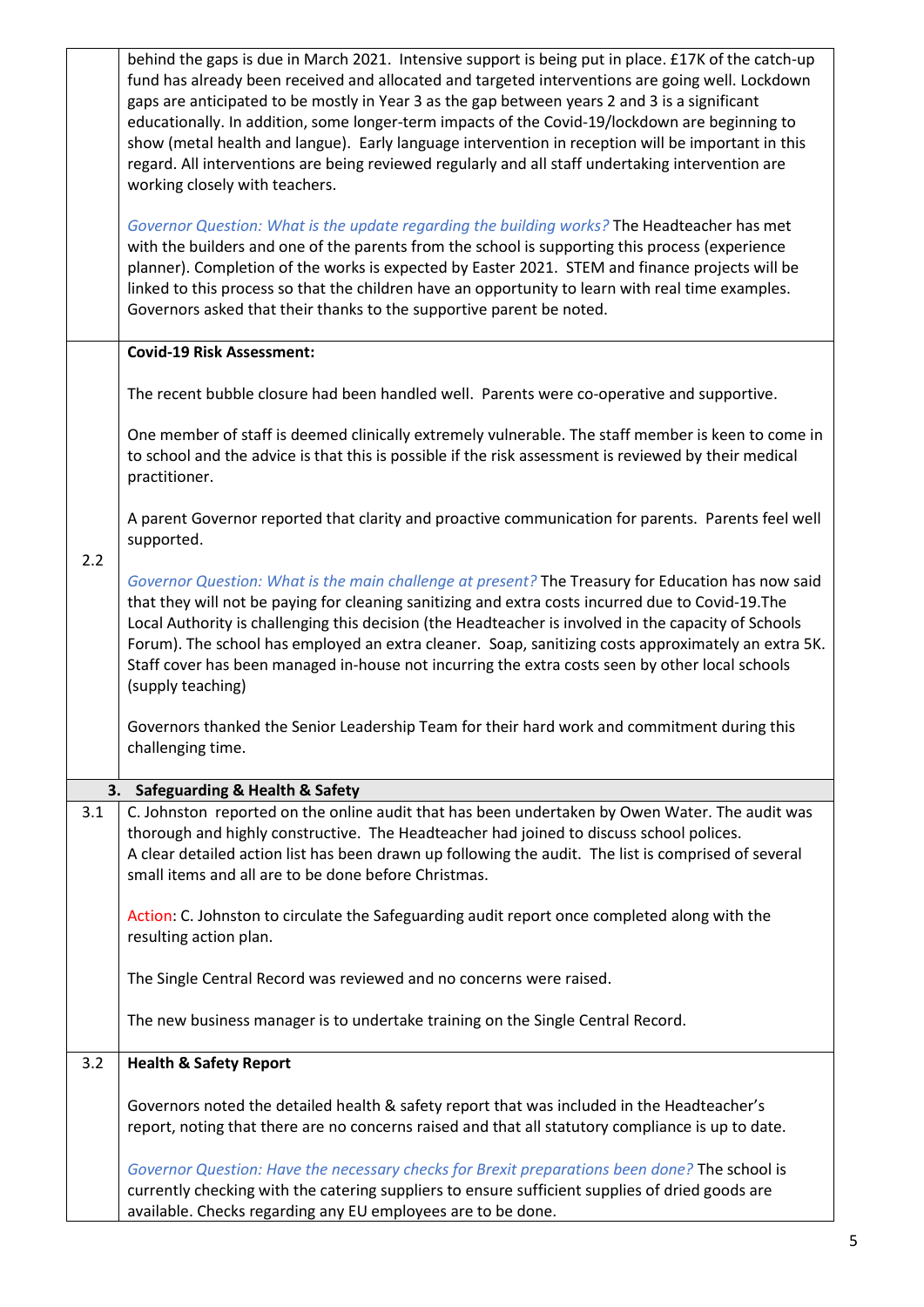|     | A health & safety Link Governor needs to be appointed.                                                                                                                                                                                                                                                                                                                                                                                                                      |
|-----|-----------------------------------------------------------------------------------------------------------------------------------------------------------------------------------------------------------------------------------------------------------------------------------------------------------------------------------------------------------------------------------------------------------------------------------------------------------------------------|
|     | Action: Any Governor interested in taking on the role of health & safety link Governor is to contact<br>the Chair.                                                                                                                                                                                                                                                                                                                                                          |
| 3.3 | <b>Contact with Families</b>                                                                                                                                                                                                                                                                                                                                                                                                                                                |
|     | Detailed above in the discussion following the Headteacher's report.                                                                                                                                                                                                                                                                                                                                                                                                        |
| 3.4 | <b>Online learning</b>                                                                                                                                                                                                                                                                                                                                                                                                                                                      |
|     | Detailed above in the discussion following the Headteacher's report.                                                                                                                                                                                                                                                                                                                                                                                                        |
| 3.5 | <b>Appendix to Child Protection policy</b>                                                                                                                                                                                                                                                                                                                                                                                                                                  |
|     | C. Johnoson reported that the matter is in hand.                                                                                                                                                                                                                                                                                                                                                                                                                            |
| 4.  | <b>Finance</b>                                                                                                                                                                                                                                                                                                                                                                                                                                                              |
| 4.1 | <b>Finance Update</b>                                                                                                                                                                                                                                                                                                                                                                                                                                                       |
|     | P. Main reported on the previous Resources meeting. The focus had been on the deficit<br>planning. The current budget for the school has to be evaluated as an in-year deficit 'in<br>the red'. The Business manager and Headteacher have supported the Resources<br>committee to be proactive and put together a plan that takes into account looking at<br>costs and income. Governors engaged in a full and frank discussion regarding the<br>possible routes of action. |
|     | This discussion is minuted in a separate, confidential set of minutes.                                                                                                                                                                                                                                                                                                                                                                                                      |
|     | Governors reviewed the Deficit Plan (on the MyDrive) and voted to agree to the<br>Resources Committee recommendations Agreed                                                                                                                                                                                                                                                                                                                                                |
| 4.2 | Finance impact of coronavirus pandemic<br>Detailed in the Headteacher's report.                                                                                                                                                                                                                                                                                                                                                                                             |
| 5.  | <b>Staffing</b>                                                                                                                                                                                                                                                                                                                                                                                                                                                             |
| 5.1 | <b>Staffing during Covid-19</b><br>Detailed in the Headteacher's report.                                                                                                                                                                                                                                                                                                                                                                                                    |
| 5.2 | <b>Staffing for Autumn 2</b>                                                                                                                                                                                                                                                                                                                                                                                                                                                |
|     | Governors noted that the arrangements have been made to successfully cover all<br>three staff members' maternity leave. Two of these are via internal rearrangements<br>and the third is to be covered by a new appointment. Three candidates were<br>interviewed and R. Busman came across best. She has accepted the offer and<br>expected to be an asset to the school.                                                                                                  |
| 5.3 | Ongoing support for staff during Covid 19<br>Discussed under the Head teachers report.                                                                                                                                                                                                                                                                                                                                                                                      |
| 5.4 | GB support and thanks to staff and pupils<br>The Chair is to write an additional Christmas thank you to staff and the children.                                                                                                                                                                                                                                                                                                                                             |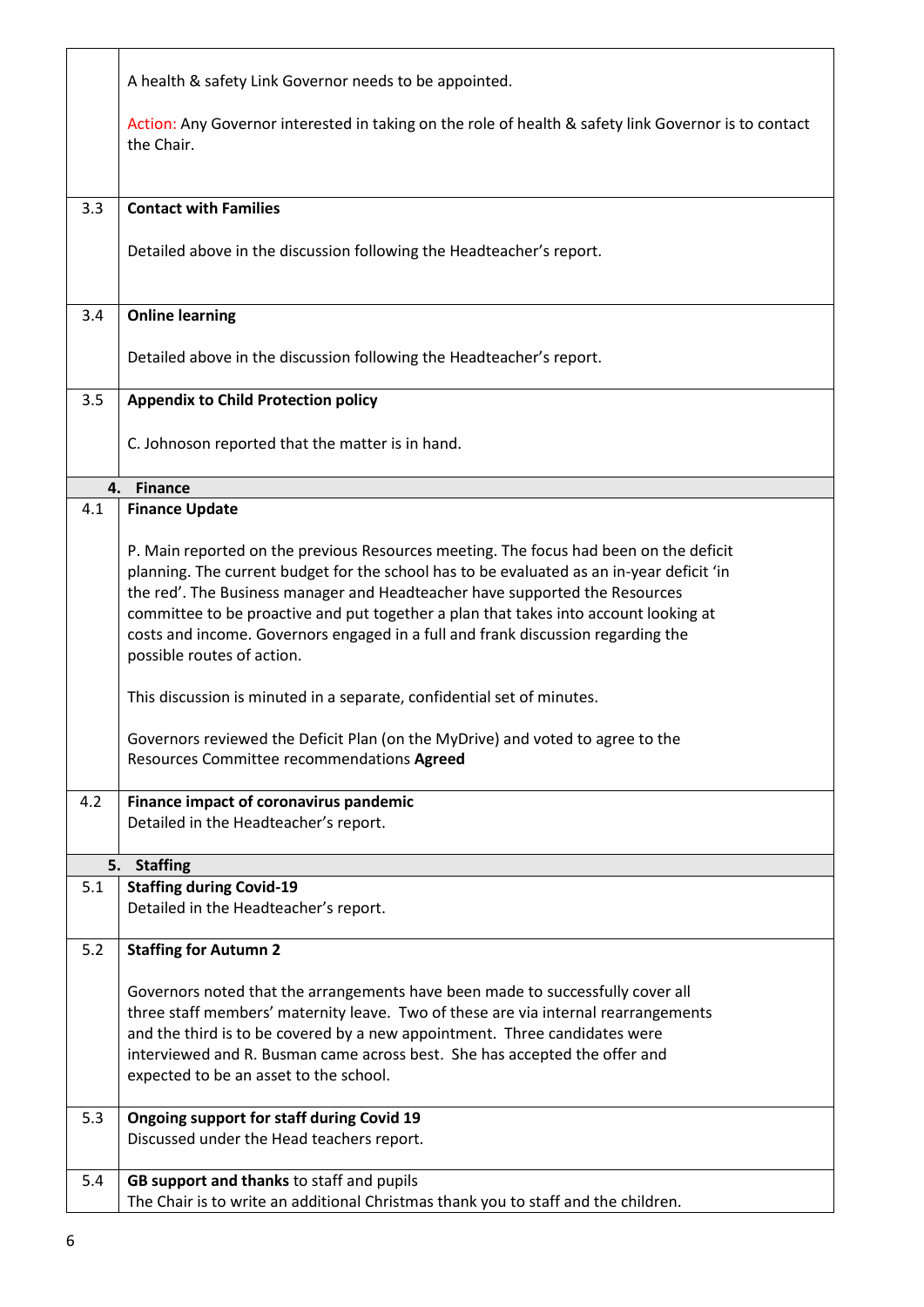|     | 6. Policies                                                                                                                                                                                                                                                                                                                                                                                                                                                                                                                                                                               |
|-----|-------------------------------------------------------------------------------------------------------------------------------------------------------------------------------------------------------------------------------------------------------------------------------------------------------------------------------------------------------------------------------------------------------------------------------------------------------------------------------------------------------------------------------------------------------------------------------------------|
|     | Governors discussed the SEND Policy. It is to be updated to include:<br><b>Updated admissions</b><br>$\overline{\phantom{a}}$<br>The name of the SEN Link Governor (Hilary Buckhurst)<br>$\overline{\phantom{a}}$<br>Additional wording regarding roles and responsibilities of the school "so far as is<br>$\overline{\phantom{a}}$<br>reasonable and practical"<br>Covid-19 Appendix (procedural)<br>$\overline{\phantom{a}}$<br>Governors agreed to these additions and the policy as a whole. Agreed<br>Governors discussed the Behaviour Policy, noting that there are several small |
|     | adjustments that will need to be made following the recent audit.<br>Action: Governors agreed that the updated policy should be emailed out for<br>agreement. The changes are to be highlighted. Governors to agree the policy via<br>email.<br>Governors discussed and agreed the Virtual Meeting Policy Agreed                                                                                                                                                                                                                                                                          |
|     |                                                                                                                                                                                                                                                                                                                                                                                                                                                                                                                                                                                           |
| 7.  | <b>Governor Activities and Training</b>                                                                                                                                                                                                                                                                                                                                                                                                                                                                                                                                                   |
|     | The Chair, R. Goodrich and P. Main attended the recent Local Authority training held<br>via Zoom. The training had been interactive and covered a lot of ground.                                                                                                                                                                                                                                                                                                                                                                                                                          |
|     | D. Meyer has attended Local Authority Finance and HR training. The training had<br>been very good.                                                                                                                                                                                                                                                                                                                                                                                                                                                                                        |
|     | All Governors received in-depth safeguarding training at the start of the current<br>meeting.                                                                                                                                                                                                                                                                                                                                                                                                                                                                                             |
|     | The Chair encouraged all Governors to review and sign up for the Local Authority<br>training available.                                                                                                                                                                                                                                                                                                                                                                                                                                                                                   |
|     | 8. SDBE Multi-Academy Trust                                                                                                                                                                                                                                                                                                                                                                                                                                                                                                                                                               |
|     | The Chair reported that she and the Headteacher have met with the CEO of the SDBE<br>Multi-Academy Trust for an initial discussion. The resulting discussion document has<br>been circulated Governors and the CEO has been asked to join the meeting of the<br>Governors in January 2021.                                                                                                                                                                                                                                                                                                |
|     | Governors discussed the matter and began to discuss several areas they would like<br>more information on:<br>how the budget is controlled and managed<br>$\qquad \qquad -$<br>how the faith element is ensured within the MAT structure<br>$\overline{\phantom{a}}$<br>how individual school autonomy is ensured within the MAT structure<br>$\overline{\phantom{a}}$                                                                                                                                                                                                                     |
|     | Action: All Governors to look at the website of the SDBEMAT. Governors to email the<br>Chair with questions they would like to put to the CEO by 30 December 2020.                                                                                                                                                                                                                                                                                                                                                                                                                        |
| 9.  | Next meeting dates and agenda items                                                                                                                                                                                                                                                                                                                                                                                                                                                                                                                                                       |
| 9.1 | Governing Body meeting dates 2020/21<br>Thurs 28 <sup>th</sup> January 2021 at 6:30pm (CEO SDBE discussion from 6pm)*<br>$\bullet$<br>Thurs 18th March 2021 at 6.30pm<br>$\bullet$<br>Thurs $6th$ May 2021 at 6.30pm<br>$\bullet$<br>Thurs 1st July 2021 at 6.30pm<br>$\bullet$                                                                                                                                                                                                                                                                                                           |